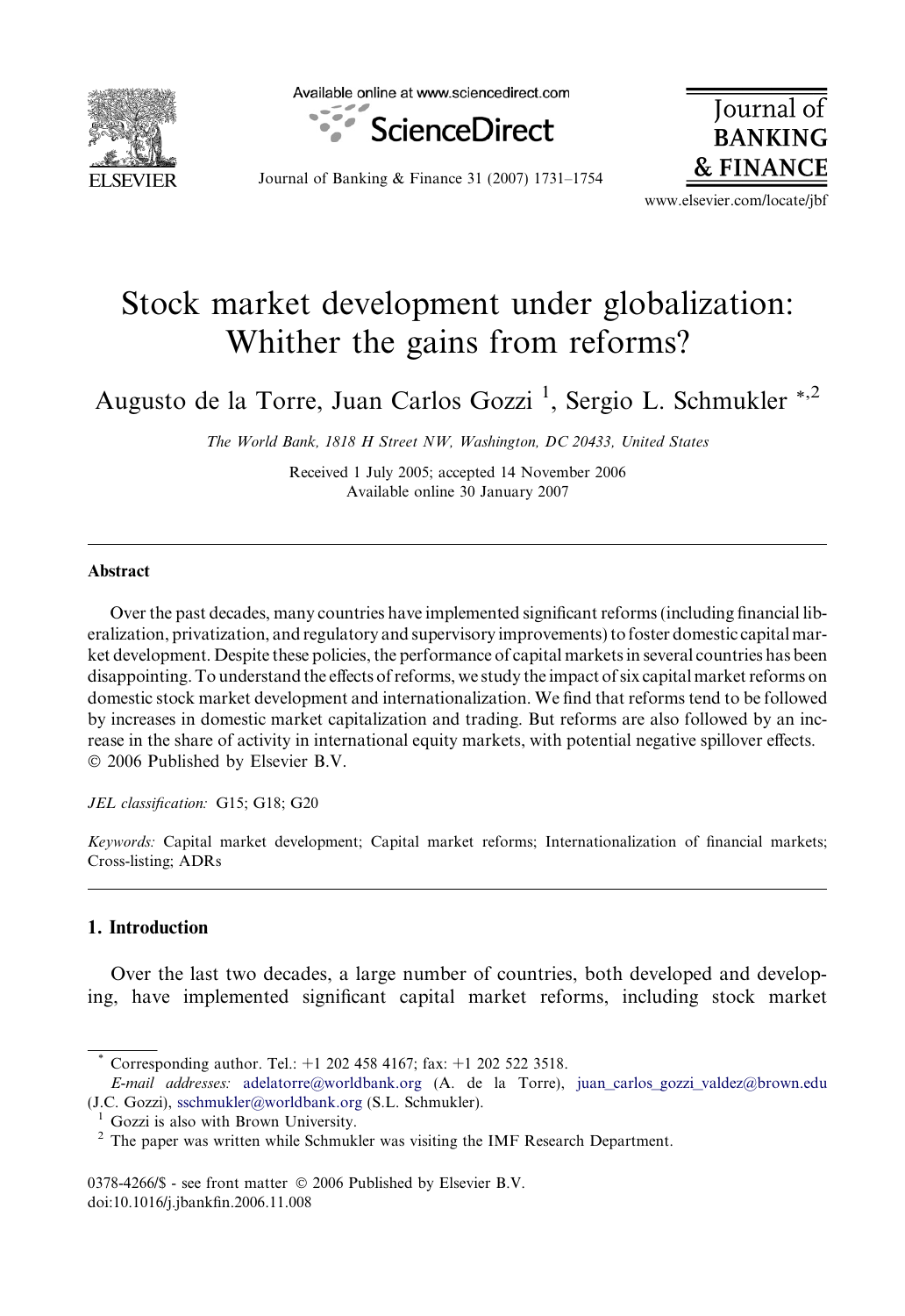liberalization, improvements in securities clearance and settlements systems, and the development of regulatory and supervisory frameworks. These reforms, together with improved macroeconomic fundamentals and related reforms, such as the privatization of stateowned enterprises and the shift to privately managed defined contribution pension systems, were expected to foster domestic financial development.<sup>3</sup> These expectations were supported by the growing cross-sectional empirical evidence on the determinants of stock market development, which shows that countries with sounder macroeconomic policies, better institutional environments, and more efficient legal systems, especially regarding the protection of minority investors, have more developed domestic markets.<sup>4</sup>

Capital market reforms were also expected to foster domestic market development through their impact on the stock market internationalization process. According to this argument, poor domestic environments prompt firms and investors to use international markets more intensively. A poor domestic environment has long been considered one of the main reasons for capital flight and greater use by domestic residents of financial services offered abroad (see, for example, [Collier et al., 2000\)](#page--1-0). Over the last decades, there has been an increasing migration of securities market activities to major international financial centers, such as New York and London. As part of this globalization process, depositary receipts (DRs) have become increasingly popular instruments.<sup>5</sup> For many developing countries, activity in international markets now exceeds domestic stock market activity. A number of papers argue that this internationalization process is the result of firms trying to escape from poor domestic environments with weak institutions and poorly functioning markets.<sup>6</sup> This view implies that capital market reforms will reduce incentives for firms to internationalize and will result in a lower share of equity market activities taking place abroad. This may have significant implications for domestic market development, as the migration of trading to international financial centers can have negative spillover effects on local markets.<sup>7</sup>

Despite the intense reform efforts, the performance of local capital markets in many developing countries has been disappointing. Although some countries experienced growth of their stock markets, this growth was not as significant as the one witnessed

<sup>&</sup>lt;sup>3</sup> This has been deemed an important goal, as financial development is linked to economic growth. See [Levine](#page--1-0) [\(2005\)](#page--1-0) for a comprehensive review of the literature on the finance-growth nexus.

<sup>&</sup>lt;sup>4</sup> The literature on domestic stock market development has found that more developed countries tend to have deeper stock markets (see, for example, [Rajan and Zingales, 2003 and La Porta et al., 2006](#page--1-0)) and that the laws and enforcement mechanisms that protect the rights of minority investors foster equity market development [\(La Porta](#page--1-0) [et al., 1997, 1998\)](#page--1-0). Macroeconomic stability has also been found to promote financial development [\(Inter-](#page--1-0)[American Development Bank, 1995; Boyd et al., 2001\)](#page--1-0).<br><sup>5</sup> There are different alternatives to cross-list domestic stocks in international financial markets. A very popular

way to do so is through depositary receipts, called American depositary receipts (ADRs) or global depositary receipts (GDRs). These are foreign currency denominated derivative instruments issued by international banks, representing home securities held with a local custodian.

<sup>6</sup> [Karolyi \(2004\)](#page--1-0), for example, argues that the growth of ADR programs in emerging economies is the result of poorly functioning stock markets, resulting from economic, political, legal, or other institutional forces that generate incentives for firms to leave. This view is also behind the recent literature on ''bonding'', which argues that cross-listing in an exchange with better investor protection is a form of bonding, creating a credible and binding commitment by the issuer to protect the interests of minority shareholders. See [Benos and Weisbach](#page--1-0) [\(2004\)](#page--1-0) for a review of this literature.<br><sup>7</sup> [Levine and Schmukler \(forthcoming, 2006\)](#page--1-0) analyze the impact of migration to international markets on

domestic stock market trading and liquidity. [Moel \(2001\) and Karolyi \(2004\)](#page--1-0) also present evidence on how the use of ADRs is related to stock market development in emerging economies.